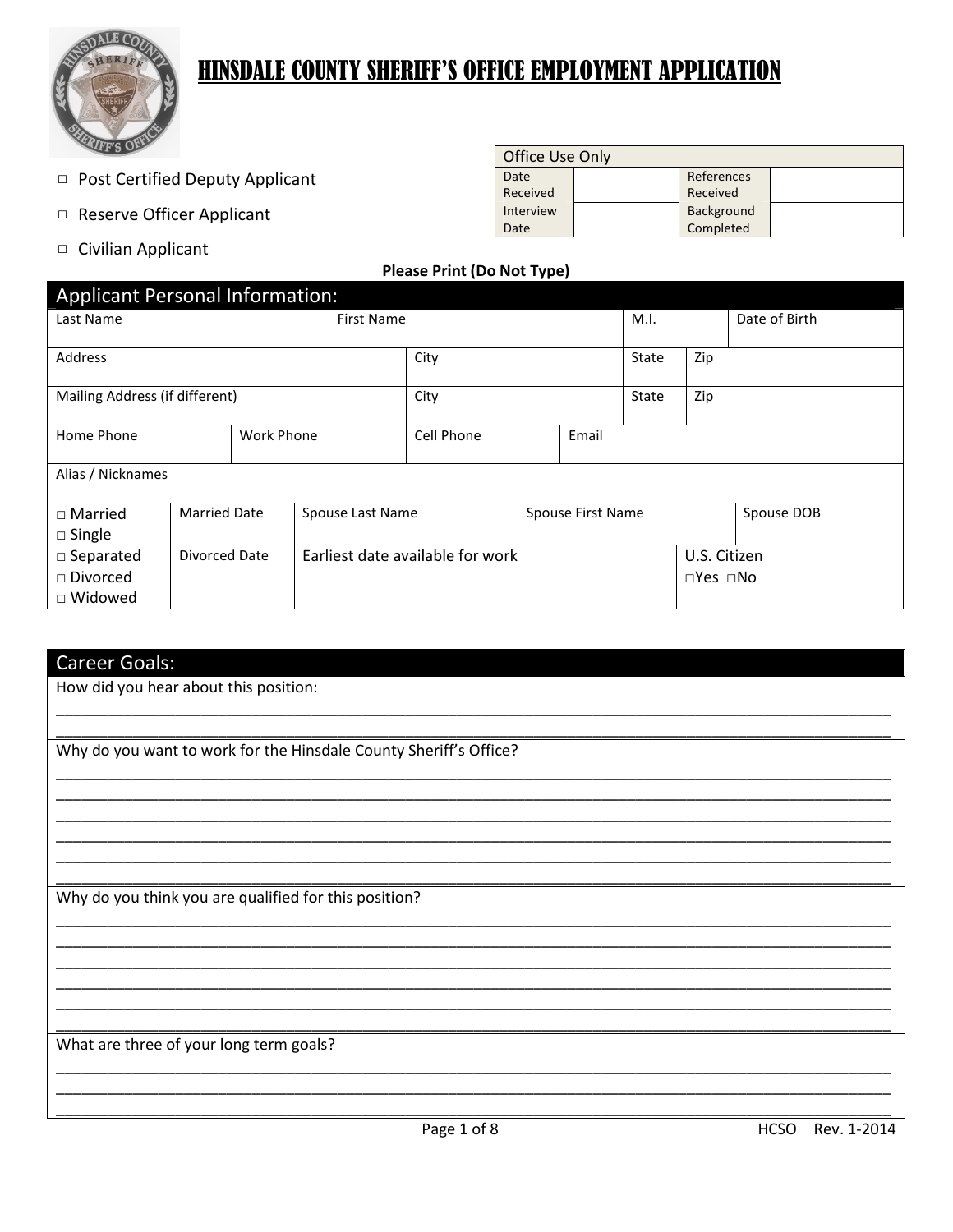| <b>Education / Skills:</b> |                                                                                                                 |                |                      |                      |                      |
|----------------------------|-----------------------------------------------------------------------------------------------------------------|----------------|----------------------|----------------------|----------------------|
|                            | Please List All High Schools You Have Attended:                                                                 |                |                      |                      |                      |
| Name of School             | <b>Address of School</b>                                                                                        | From           | Dates Attended<br>To |                      | Graduated            |
|                            |                                                                                                                 |                |                      | $\Box$ Yes $\Box$ No |                      |
|                            |                                                                                                                 |                |                      | $\Box$ Yes $\Box$ No |                      |
|                            |                                                                                                                 |                |                      | $\Box$ Yes $\Box$ No |                      |
|                            |                                                                                                                 |                |                      | $\Box$ Yes $\Box$ No |                      |
|                            | Please List Higher Education Schools You Have Attended (College, University, Trade School, Academy):            |                |                      |                      |                      |
| Name of School             | <b>Address of School</b>                                                                                        | Dates Attended | Major /<br>Course    | Type of<br>Degree    | <b>Year Received</b> |
|                            |                                                                                                                 |                |                      |                      |                      |
|                            |                                                                                                                 |                |                      |                      |                      |
|                            |                                                                                                                 |                |                      |                      |                      |
|                            |                                                                                                                 |                |                      |                      |                      |
|                            |                                                                                                                 |                |                      |                      |                      |
|                            | Have you ever been expelled or suspended from school? $\Box$ Yes $\Box$ No (f "Yes" please explain)             |                |                      |                      |                      |
|                            | Special Qualifications (List any relevant skills, training, courses or schools including business or military): |                |                      |                      |                      |
|                            |                                                                                                                 |                |                      |                      |                      |
|                            |                                                                                                                 |                |                      |                      |                      |
|                            |                                                                                                                 |                |                      |                      |                      |
|                            |                                                                                                                 |                |                      |                      |                      |
|                            |                                                                                                                 |                |                      |                      |                      |

| <b>Employment History:</b>                                                                         |                    |  |         |      |       |                                  |                      |  |
|----------------------------------------------------------------------------------------------------|--------------------|--|---------|------|-------|----------------------------------|----------------------|--|
| <b>Current Employer</b>                                                                            |                    |  | Title   |      |       | Date Hired                       |                      |  |
| Date Left                                                                                          | Reason for Leaving |  |         |      |       | May we Contact your<br>employer? | $\Box$ Yes $\Box$ No |  |
| <b>Supervisor Name</b>                                                                             | Phone              |  | Address | City | State |                                  | Zip                  |  |
| Description of work:                                                                               |                    |  |         |      |       |                                  |                      |  |
|                                                                                                    |                    |  |         |      |       |                                  |                      |  |
|                                                                                                    |                    |  |         |      |       |                                  |                      |  |
|                                                                                                    |                    |  |         |      |       |                                  |                      |  |
|                                                                                                    |                    |  |         |      |       |                                  |                      |  |
|                                                                                                    |                    |  |         |      |       |                                  |                      |  |
| Were you ever discharged, asked to resign, or subjected to disciplinary action while working here? |                    |  |         |      |       |                                  |                      |  |
| $\Box$ Yes $\Box$ No (If yes, please explain)                                                      |                    |  |         |      |       |                                  |                      |  |
|                                                                                                    |                    |  |         |      |       |                                  |                      |  |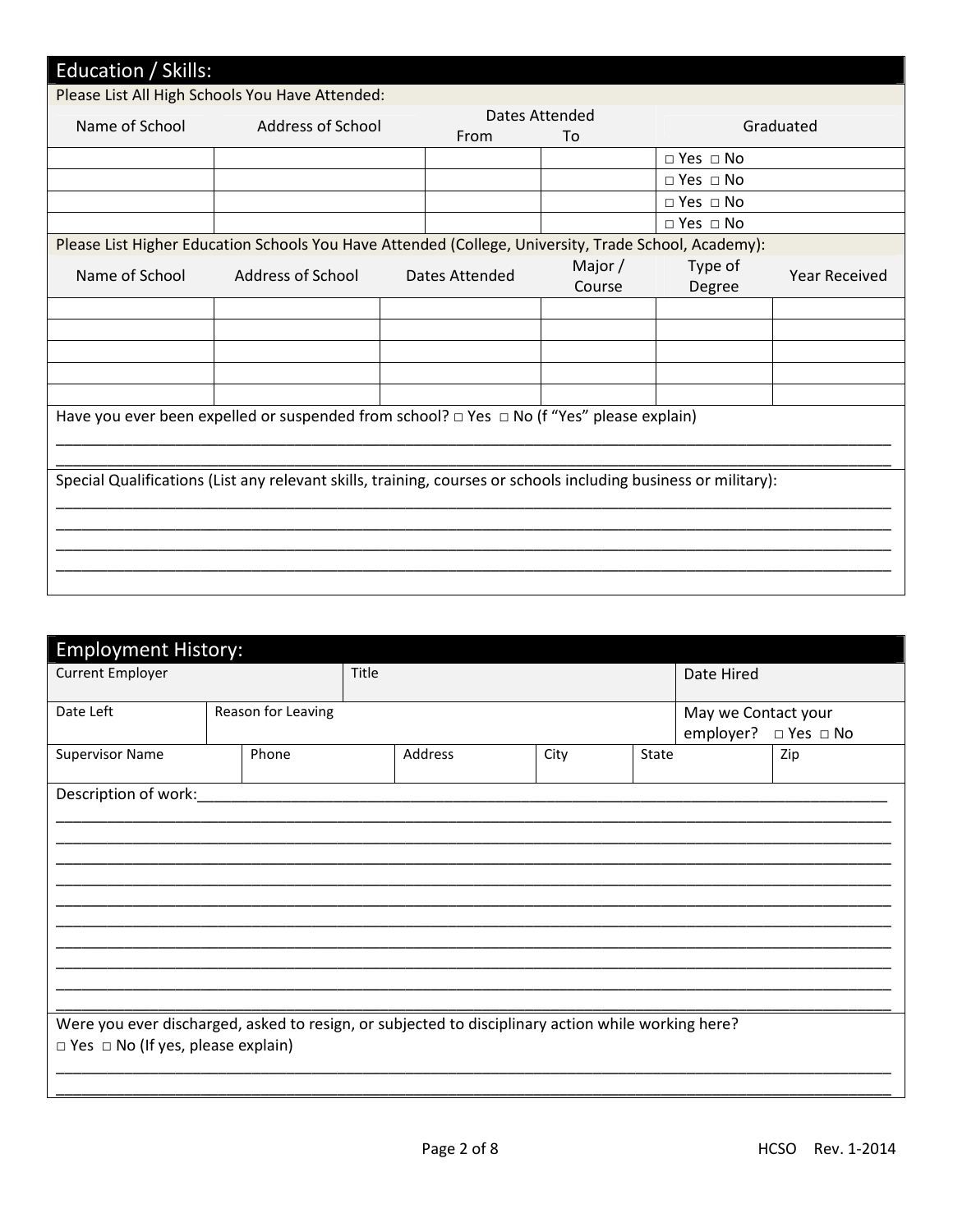| Previous Employer                                                                                                                                   |  |                    |       | Title   |      |       |                                             | Date Hired |  |  |
|-----------------------------------------------------------------------------------------------------------------------------------------------------|--|--------------------|-------|---------|------|-------|---------------------------------------------|------------|--|--|
| Date Left                                                                                                                                           |  | Reason for Leaving |       |         |      |       | May we Contact your<br>employer? □ Yes □ No |            |  |  |
| <b>Supervisor Name</b>                                                                                                                              |  | Phone              |       | Address | City | State |                                             | Zip        |  |  |
| Description of work:                                                                                                                                |  |                    |       |         |      |       |                                             |            |  |  |
|                                                                                                                                                     |  |                    |       |         |      |       |                                             |            |  |  |
|                                                                                                                                                     |  |                    |       |         |      |       |                                             |            |  |  |
|                                                                                                                                                     |  |                    |       |         |      |       |                                             |            |  |  |
| Were you ever discharged, asked to resign, or subjected to disciplinary action while working here?                                                  |  |                    |       |         |      |       |                                             |            |  |  |
| $\Box$ Yes $\Box$ No (If yes, please explain)                                                                                                       |  |                    |       |         |      |       |                                             |            |  |  |
|                                                                                                                                                     |  |                    |       |         |      |       |                                             |            |  |  |
| Previous Employer                                                                                                                                   |  |                    | Title |         |      |       | Date Hired                                  |            |  |  |
| Date Left                                                                                                                                           |  | Reason for Leaving |       |         |      |       | May we Contact your<br>employer? □ Yes □ No |            |  |  |
| <b>Supervisor Name</b><br>Description of work:                                                                                                      |  | Phone              |       | Address | City | State |                                             | Zip        |  |  |
|                                                                                                                                                     |  |                    |       |         |      |       |                                             |            |  |  |
|                                                                                                                                                     |  |                    |       |         |      |       |                                             |            |  |  |
|                                                                                                                                                     |  |                    |       |         |      |       |                                             |            |  |  |
|                                                                                                                                                     |  |                    |       |         |      |       |                                             |            |  |  |
| Were you ever discharged, asked to resign, or subjected to disciplinary action while working here?<br>$\Box$ Yes $\Box$ No (If yes, please explain) |  |                    |       |         |      |       |                                             |            |  |  |
|                                                                                                                                                     |  |                    |       |         |      |       |                                             |            |  |  |
| Previous Employer                                                                                                                                   |  |                    | Title |         |      |       | Date Hired                                  |            |  |  |
| Date Left                                                                                                                                           |  | Reason for Leaving |       |         |      |       | May we Contact your                         |            |  |  |
| <b>Supervisor Name</b>                                                                                                                              |  | Phone              |       | Address | City | State | employer? □ Yes □ No<br>Zip                 |            |  |  |
| Description of work:                                                                                                                                |  |                    |       |         |      |       |                                             |            |  |  |
|                                                                                                                                                     |  |                    |       |         |      |       |                                             |            |  |  |
|                                                                                                                                                     |  |                    |       |         |      |       |                                             |            |  |  |
|                                                                                                                                                     |  |                    |       |         |      |       |                                             |            |  |  |
| Were you ever discharged, asked to resign, or subjected to disciplinary action while working here?                                                  |  |                    |       |         |      |       |                                             |            |  |  |
| $\Box$ Yes $\Box$ No (If yes, please explain)                                                                                                       |  |                    |       |         |      |       |                                             |            |  |  |
|                                                                                                                                                     |  |                    |       |         |      |       |                                             |            |  |  |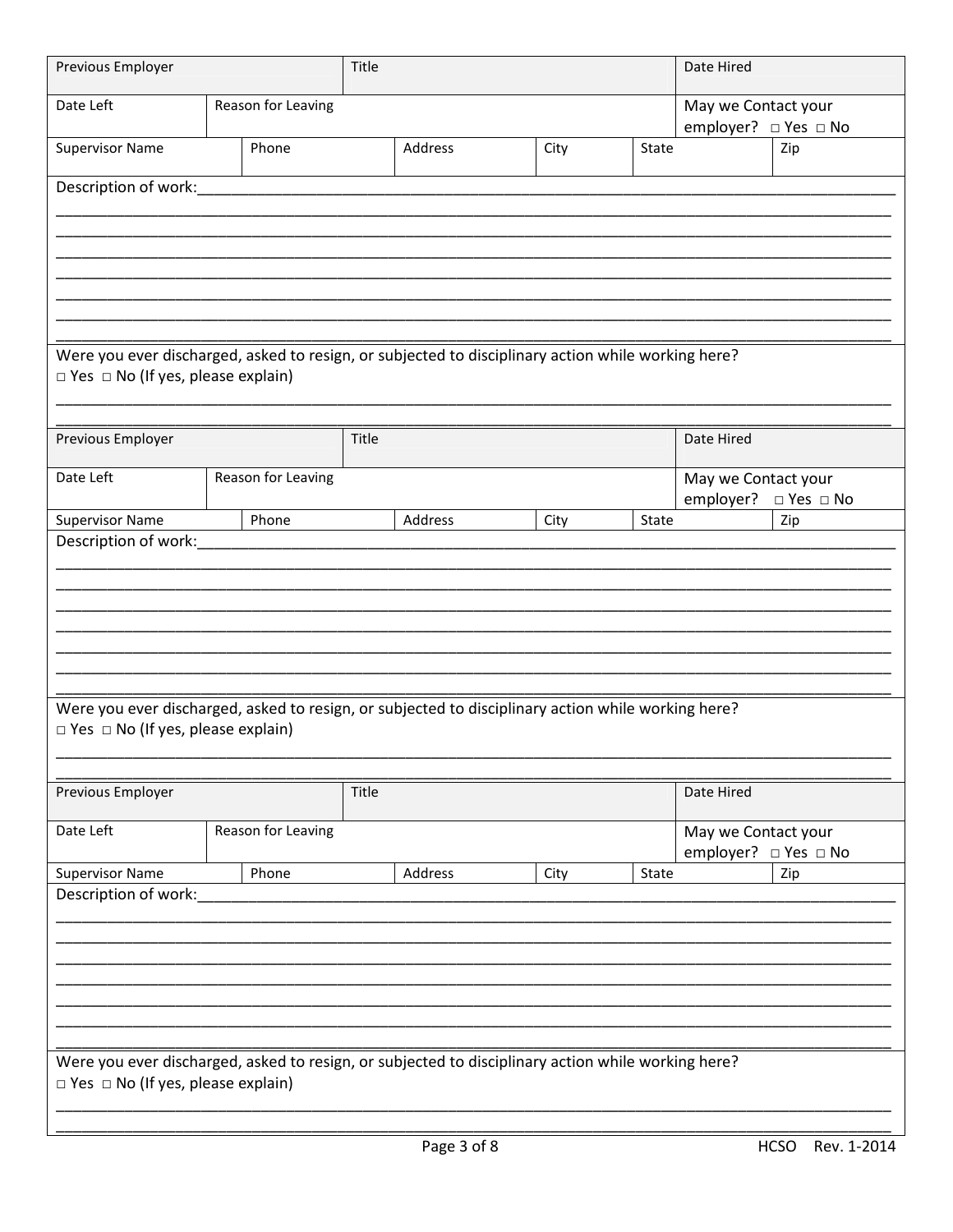| Previous Employer                                                                                                                                   |                    | Title |         |      |       | Date Hired          |                      |
|-----------------------------------------------------------------------------------------------------------------------------------------------------|--------------------|-------|---------|------|-------|---------------------|----------------------|
| Date Left                                                                                                                                           | Reason for Leaving |       |         |      |       | May we Contact your | employer? □ Yes □ No |
| <b>Supervisor Name</b>                                                                                                                              | Phone              |       | Address | City | State |                     | Zip                  |
| Description of work:                                                                                                                                |                    |       |         |      |       |                     |                      |
| Were you ever discharged, asked to resign, or subjected to disciplinary action while working here?<br>$\Box$ Yes $\Box$ No (If yes, please explain) |                    |       |         |      |       |                     |                      |

|                      |                                                                                 | Law Enforcement Experience:                         |  |                                                                                                 |         |  |                       |
|----------------------|---------------------------------------------------------------------------------|-----------------------------------------------------|--|-------------------------------------------------------------------------------------------------|---------|--|-----------------------|
|                      |                                                                                 | Are you a Colorado POST Certified Peace Officer?    |  | $\Box$ Yes $\Box$ No                                                                            | PID#    |  |                       |
|                      |                                                                                 | Are you a Certified Peace Officer in another state? |  | State:                                                                                          | Cert. # |  |                       |
| Agency               | <b>Address</b><br><b>Ending Date</b><br>Rank<br><b>Start Date</b><br>Supervisor |                                                     |  |                                                                                                 |         |  | Reason for<br>leaving |
|                      |                                                                                 |                                                     |  |                                                                                                 |         |  |                       |
|                      |                                                                                 |                                                     |  |                                                                                                 |         |  |                       |
|                      |                                                                                 |                                                     |  |                                                                                                 |         |  |                       |
| $\Box$ Yes $\Box$ No |                                                                                 |                                                     |  | Have you ever been accused of theft from a prisoner?                                            |         |  |                       |
| $\Box$ Yes $\Box$ No |                                                                                 |                                                     |  | Have you ever taken items from evidence or found property for personal use?                     |         |  |                       |
| $\Box$ Yes $\Box$ No |                                                                                 | Have you ever solicited sex while you were on duty? |  |                                                                                                 |         |  |                       |
| $\Box$ Yes $\Box$ No |                                                                                 |                                                     |  | Have you ever slept while on duty, or been disciplined for sleeping on duty?                    |         |  |                       |
| $\Box$ Yes $\Box$ No |                                                                                 |                                                     |  | Have you ever falsified, or been accused of falsifying any document?                            |         |  |                       |
| $\Box$ Yes $\Box$ No |                                                                                 |                                                     |  | Have you ever consumed alcohol or illegal drugs while on duty?                                  |         |  |                       |
| $\Box$ Yes $\Box$ No |                                                                                 | Have you ever been accused of committing perjury?   |  |                                                                                                 |         |  |                       |
| $\Box$ Yes $\Box$ No |                                                                                 |                                                     |  | Have you ever committed, been accused of or witnessed an excessive use of force?                |         |  |                       |
| $\Box$ Yes $\Box$ No |                                                                                 |                                                     |  | Have you ever committed, witnessed, or been accused of accepting a bribe or pay off?            |         |  |                       |
| $\Box$ Yes $\Box$ No |                                                                                 |                                                     |  | Have you ever been the subject of an internal affairs investigation?                            |         |  |                       |
| $\Box$ Yes $\Box$ No |                                                                                 |                                                     |  | Have you ever accidently discharged any duty weapon?                                            |         |  |                       |
|                      |                                                                                 |                                                     |  | If you checked "Yes" to any question above, write the circumstances and date of the occurrence: |         |  |                       |
|                      |                                                                                 |                                                     |  |                                                                                                 |         |  |                       |
|                      |                                                                                 |                                                     |  |                                                                                                 |         |  |                       |
|                      |                                                                                 |                                                     |  |                                                                                                 |         |  |                       |
|                      |                                                                                 |                                                     |  |                                                                                                 |         |  |                       |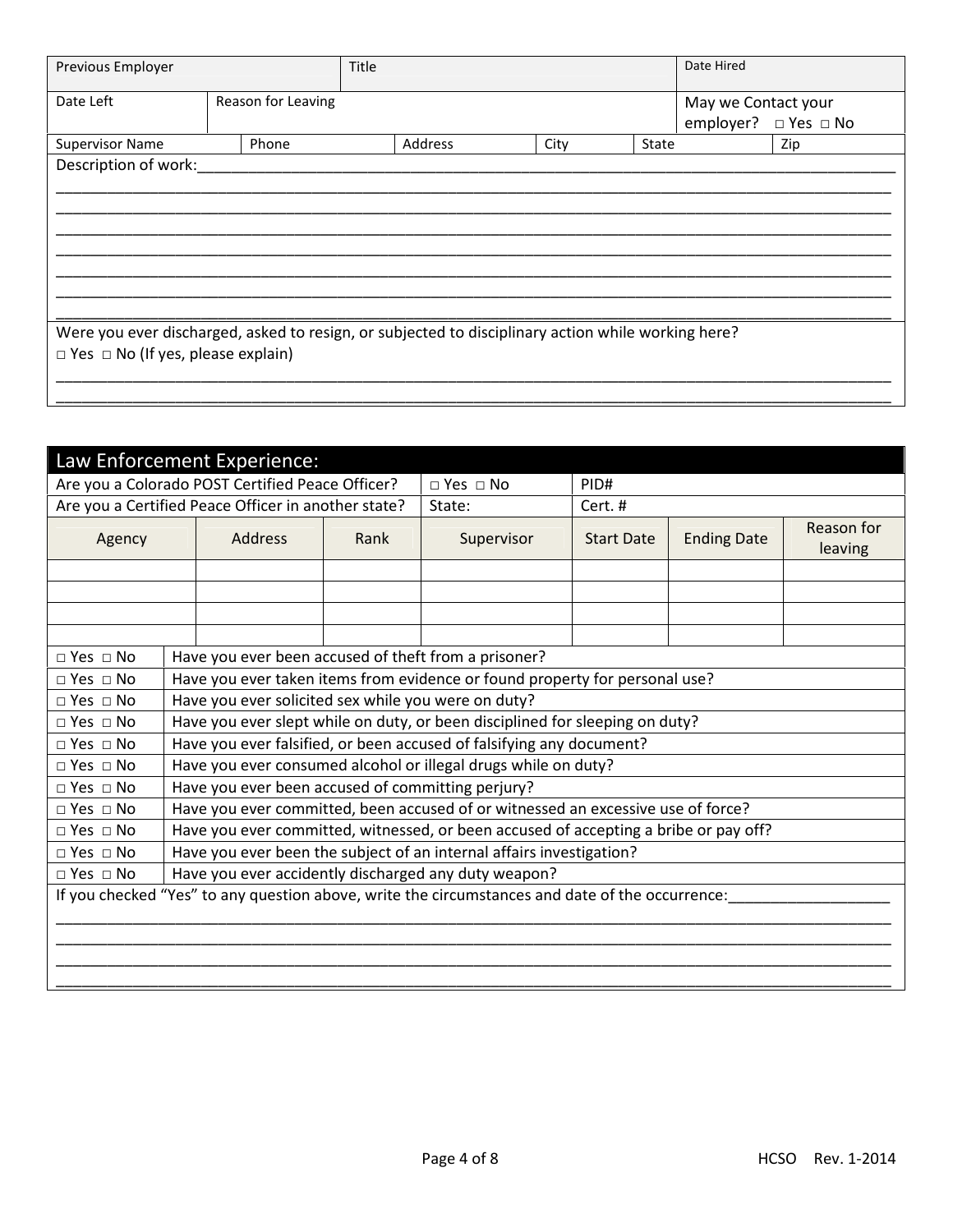| Military Status: (although not required, please attach a DD214) |                                                                                                                               |                    |                     |                   |                                       |                   |  |  |
|-----------------------------------------------------------------|-------------------------------------------------------------------------------------------------------------------------------|--------------------|---------------------|-------------------|---------------------------------------|-------------------|--|--|
| Have you ever served in                                         | <b>Branch</b>                                                                                                                 |                    | <b>Highest Rank</b> | Rank at Discharge |                                       | Last Duty Station |  |  |
| the U.S. Armed Forces? $\Box$                                   |                                                                                                                               |                    | Earned              |                   |                                       |                   |  |  |
| Yes ⊓ No                                                        |                                                                                                                               |                    |                     |                   |                                       |                   |  |  |
| Start Date:                                                     | End Date:                                                                                                                     | Type of Discharge: |                     |                   |                                       |                   |  |  |
|                                                                 | While in the Military were you ever disciplined, arrested, or court martialed? $\Box$ Yes $\Box$ No (If "Yes" please explain) |                    |                     |                   |                                       |                   |  |  |
|                                                                 |                                                                                                                               |                    |                     |                   |                                       |                   |  |  |
| Are you a member of the U.S. Reserve                            | <b>Current Assignment:</b>                                                                                                    |                    |                     |                   | Status: $\Box$ Active $\Box$ Inactive |                   |  |  |
|                                                                 | or National Guard? □ Yes □ No<br>$\Box$ Standby                                                                               |                    |                     |                   |                                       |                   |  |  |

| <b>Illegal Drug and alcohol Questionnaire:</b> |                      |                      |           |               |             |             |  |  |
|------------------------------------------------|----------------------|----------------------|-----------|---------------|-------------|-------------|--|--|
|                                                | Sold, Produced,      | Have you             | If "Yes"  | <b>Number</b> | Date First  | Date Last   |  |  |
| Type of Drug                                   | Transported          | ever tried           | number of | of times      | <b>Used</b> | <b>Used</b> |  |  |
|                                                | for sale?            | or used?             | times?    | after 21?     | $mm/$ yyyy  | mm/yyyy     |  |  |
| Marijuana (or THC products)                    | $\Box$ Yes $\Box$ No | $\Box$ Yes $\Box$ No |           |               |             |             |  |  |
| Cocaine / Crack                                | $\Box$ Yes $\Box$ No | $\Box$ Yes $\Box$ No |           |               |             |             |  |  |
| Amphetamines                                   | $\Box$ Yes $\Box$ No | $\Box$ Yes $\Box$ No |           |               |             |             |  |  |
| Methamphetamines                               | $\Box$ Yes $\Box$ No | $\Box$ Yes $\Box$ No |           |               |             |             |  |  |
| Ecstasy                                        | $\Box$ Yes $\Box$ No | $\Box$ Yes $\Box$ No |           |               |             |             |  |  |
| Heroin                                         | $\Box$ Yes $\Box$ No | $\Box$ Yes $\Box$ No |           |               |             |             |  |  |
| <b>Barbiturates</b>                            | $\Box$ Yes $\Box$ No | $\Box$ Yes $\Box$ No |           |               |             |             |  |  |
| LSD / Acid                                     | $\Box$ Yes $\Box$ No | $\Box$ Yes $\Box$ No |           |               |             |             |  |  |
| PCP / Acid                                     | $\Box$ Yes $\Box$ No | $\Box$ Yes $\Box$ No |           |               |             |             |  |  |
| Mushrooms                                      | $\Box$ Yes $\Box$ No | $\Box$ Yes $\Box$ No |           |               |             |             |  |  |
| Morphine                                       | $\Box$ Yes $\Box$ No | $\Box$ Yes $\Box$ No |           |               |             |             |  |  |
| <b>Steroids</b>                                | $\Box$ Yes $\Box$ No | $\Box$ Yes $\Box$ No |           |               |             |             |  |  |
| Vaporous Substances                            | $\Box$ Yes $\Box$ No | $\Box$ Yes $\Box$ No |           |               |             |             |  |  |
| <b>Illegal Use of Prescription Drugs</b>       | $\Box$ Yes $\Box$ No | $\Box$ Yes $\Box$ No |           |               |             |             |  |  |
| Other:                                         | $\Box$ Yes $\Box$ No | $\Box$ Yes $\Box$ No |           |               |             |             |  |  |

If "Yes was checked for any of the above questions, please write an explanation of the use, frequency, and why you stopped using:\_\_\_\_\_\_\_\_\_\_\_\_\_\_\_\_\_\_\_\_\_\_\_\_\_\_\_\_\_\_\_\_\_\_\_\_\_\_\_\_\_\_\_\_\_\_\_\_\_\_\_\_\_\_\_\_\_\_\_\_\_\_\_\_\_\_\_\_\_\_\_\_\_\_\_\_\_\_\_\_\_\_\_\_\_\_

\_\_\_\_\_\_\_\_\_\_\_\_\_\_\_\_\_\_\_\_\_\_\_\_\_\_\_\_\_\_\_\_\_\_\_\_\_\_\_\_\_\_\_\_\_\_\_\_\_\_\_\_\_\_\_\_\_\_\_\_\_\_\_\_\_\_\_\_\_\_\_\_\_\_\_\_\_\_\_\_\_\_\_\_\_\_\_\_\_\_\_\_\_\_\_\_\_\_ \_\_\_\_\_\_\_\_\_\_\_\_\_\_\_\_\_\_\_\_\_\_\_\_\_\_\_\_\_\_\_\_\_\_\_\_\_\_\_\_\_\_\_\_\_\_\_\_\_\_\_\_\_\_\_\_\_\_\_\_\_\_\_\_\_\_\_\_\_\_\_\_\_\_\_\_\_\_\_\_\_\_\_\_\_\_\_\_\_\_\_\_\_\_\_\_\_\_ \_\_\_\_\_\_\_\_\_\_\_\_\_\_\_\_\_\_\_\_\_\_\_\_\_\_\_\_\_\_\_\_\_\_\_\_\_\_\_\_\_\_\_\_\_\_\_\_\_\_\_\_\_\_\_\_\_\_\_\_\_\_\_\_\_\_\_\_\_\_\_\_\_\_\_\_\_\_\_\_\_\_\_\_\_\_\_\_\_\_\_\_\_\_\_\_\_\_

| $\Box$ Yes $\Box$ No | Have you ever used a prescription that was not prescribed for you?                                 |
|----------------------|----------------------------------------------------------------------------------------------------|
| $\Box$ Yes $\Box$ No | Have you ever administered or injected any illegal drug into another person's body?                |
| $\Box$ Yes $\Box$ No | Have you ever operated a motor vehicle while impaired to the slightest degree by drugs or alcohol? |
| $\Box$ Yes $\Box$ No | Have you ever been arrested for driving under the influence of drugs or alcohol?                   |
| $\Box$ Yes $\Box$ No | Have you ever lived with someone who was cultivating, manufacturing of selling illegal drugs?      |
| $\Box$ Yes $\Box$ No | Have you ever consumed alcohol at work?                                                            |

If "Yes" was checked for any of the above questions, please write an explanation of the circumstances (include number and date of occurrences):\_\_\_\_\_\_\_\_\_\_\_\_\_\_\_\_\_\_\_\_\_\_\_\_\_\_\_\_\_\_\_\_\_\_\_\_\_\_\_\_\_\_\_\_\_\_\_\_\_\_\_\_\_\_\_\_\_\_\_\_\_\_\_\_\_\_\_\_\_\_\_\_\_\_\_\_\_

\_\_\_\_\_\_\_\_\_\_\_\_\_\_\_\_\_\_\_\_\_\_\_\_\_\_\_\_\_\_\_\_\_\_\_\_\_\_\_\_\_\_\_\_\_\_\_\_\_\_\_\_\_\_\_\_\_\_\_\_\_\_\_\_\_\_\_\_\_\_\_\_\_\_\_\_\_\_\_\_\_\_\_\_\_\_\_\_\_\_\_\_\_\_\_\_\_\_ \_\_\_\_\_\_\_\_\_\_\_\_\_\_\_\_\_\_\_\_\_\_\_\_\_\_\_\_\_\_\_\_\_\_\_\_\_\_\_\_\_\_\_\_\_\_\_\_\_\_\_\_\_\_\_\_\_\_\_\_\_\_\_\_\_\_\_\_\_\_\_\_\_\_\_\_\_\_\_\_\_\_\_\_\_\_\_\_\_\_\_\_\_\_\_\_\_\_ \_\_\_\_\_\_\_\_\_\_\_\_\_\_\_\_\_\_\_\_\_\_\_\_\_\_\_\_\_\_\_\_\_\_\_\_\_\_\_\_\_\_\_\_\_\_\_\_\_\_\_\_\_\_\_\_\_\_\_\_\_\_\_\_\_\_\_\_\_\_\_\_\_\_\_\_\_\_\_\_\_\_\_\_\_\_\_\_\_\_\_\_\_\_\_\_\_\_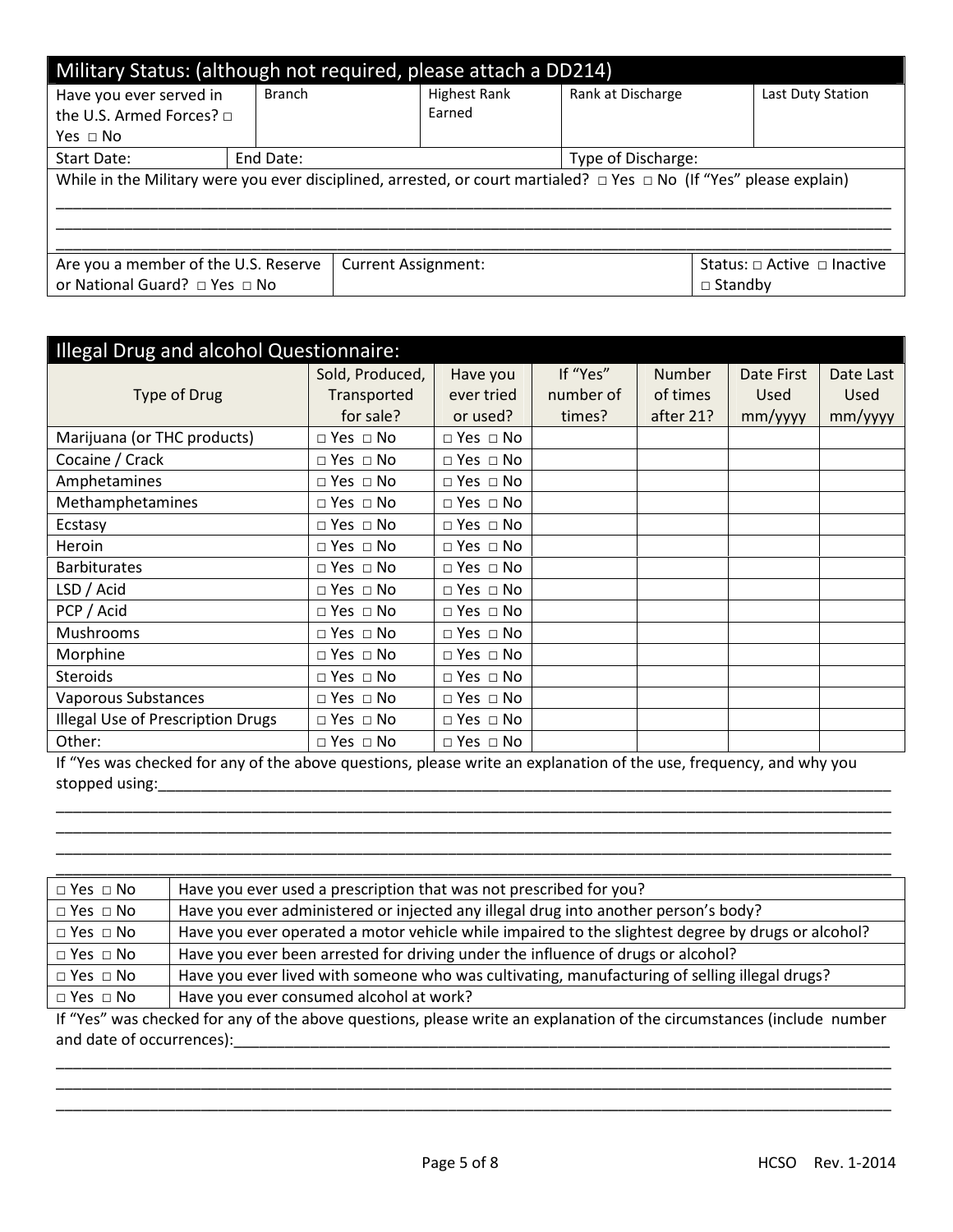|                      | <b>Criminal History Questionnaire:</b>                                                                                |
|----------------------|-----------------------------------------------------------------------------------------------------------------------|
| $\Box$ Yes $\Box$ No | Have you ever been detained by any law enforcement officer?                                                           |
| $\Box$ Yes $\Box$ No | Have you ever been accused of a crime?                                                                                |
| $\Box$ Yes $\Box$ No | Have you ever been arrested?                                                                                          |
| $\Box$ Yes $\Box$ No | Have you ever been convicted of a crime?                                                                              |
| $\Box$ Yes $\Box$ No | Has law enforcement ever responded to your residence for any reason?                                                  |
| $\Box$ Yes $\Box$ No | Has law enforcement ever responded to your residence for any reason related to domestic violence?                     |
| $\Box$ Yes $\Box$ No | Have you ever committed an act of domestic violence?                                                                  |
| $\Box$ Yes $\Box$ No | Do you have, or have you had any gambling debt?                                                                       |
| $\Box$ Yes $\Box$ No | Have you been, or are you currently delinguent with child support payments?                                           |
| $\Box$ Yes $\Box$ No | Are you, or have you been associated with any group who participates in criminal activity?                            |
| $\Box$ Yes $\Box$ No | Have any of your family members been associated with any group who participates in criminal activity?                 |
| $\Box$ Yes $\Box$ No | Do you have any tattoos, markings or piercings on your body that identify you as being part of a gang?                |
| $\Box$ Yes $\Box$ No | Have you ever witnessed, participated or been questioned for investigative purposes regarding                         |
|                      | involvement in a crime?                                                                                               |
|                      | If "Yes" was checked for any of the above questions, please write an explanation of the circumstances (include number |

and date of occurrences):\_\_\_\_\_\_\_\_\_\_\_\_\_\_\_\_\_\_\_\_\_\_\_\_\_\_\_\_\_\_\_\_\_\_\_\_\_\_\_\_\_\_\_\_\_\_\_\_\_\_\_\_\_\_\_\_\_\_\_\_\_\_\_\_\_\_\_\_\_\_\_\_\_\_\_\_\_

\_\_\_\_\_\_\_\_\_\_\_\_\_\_\_\_\_\_\_\_\_\_\_\_\_\_\_\_\_\_\_\_\_\_\_\_\_\_\_\_\_\_\_\_\_\_\_\_\_\_\_\_\_\_\_\_\_\_\_\_\_\_\_\_\_\_\_\_\_\_\_\_\_\_\_\_\_\_\_\_\_\_\_\_\_\_\_\_\_\_\_\_\_\_\_\_\_\_ \_\_\_\_\_\_\_\_\_\_\_\_\_\_\_\_\_\_\_\_\_\_\_\_\_\_\_\_\_\_\_\_\_\_\_\_\_\_\_\_\_\_\_\_\_\_\_\_\_\_\_\_\_\_\_\_\_\_\_\_\_\_\_\_\_\_\_\_\_\_\_\_\_\_\_\_\_\_\_\_\_\_\_\_\_\_\_\_\_\_\_\_\_\_\_\_\_\_ \_\_\_\_\_\_\_\_\_\_\_\_\_\_\_\_\_\_\_\_\_\_\_\_\_\_\_\_\_\_\_\_\_\_\_\_\_\_\_\_\_\_\_\_\_\_\_\_\_\_\_\_\_\_\_\_\_\_\_\_\_\_\_\_\_\_\_\_\_\_\_\_\_\_\_\_\_\_\_\_\_\_\_\_\_\_\_\_\_\_\_\_\_\_\_\_\_\_

| Driving History:                                                  |                                                                             |      |                      |       |                       |  |                      |
|-------------------------------------------------------------------|-----------------------------------------------------------------------------|------|----------------------|-------|-----------------------|--|----------------------|
| Do you have a current Driver's License?                           |                                                                             |      | $\Box$ Yes $\Box$ No | State | DL#                   |  |                      |
| $\Box$ Yes $\Box$ No                                              | Have you ever been involved in a collision while operating a motor vehicle? |      |                      |       |                       |  |                      |
| $\Box$ Yes $\Box$ No                                              | Has your driver's license ever been suspended, restricted or revoked?       |      |                      |       |                       |  |                      |
| Please list below all driving violations you have been cited for: |                                                                             |      |                      |       |                       |  |                      |
| Violation                                                         |                                                                             | Date | Location             |       | <b>Issuing Agency</b> |  | Court<br>Disposition |
|                                                                   |                                                                             |      |                      |       |                       |  |                      |
|                                                                   |                                                                             |      |                      |       |                       |  |                      |
|                                                                   |                                                                             |      |                      |       |                       |  |                      |
|                                                                   |                                                                             |      |                      |       |                       |  |                      |
|                                                                   |                                                                             |      |                      |       |                       |  |                      |
|                                                                   |                                                                             |      |                      |       |                       |  |                      |
|                                                                   |                                                                             |      |                      |       |                       |  |                      |
|                                                                   |                                                                             |      |                      |       |                       |  |                      |

| References: List people who can be a character reference, do not list relatives or employers |                           |                     |                |  |  |  |
|----------------------------------------------------------------------------------------------|---------------------------|---------------------|----------------|--|--|--|
| <b>Name</b>                                                                                  | Relationship to Applicant | <b>Phone Number</b> | <b>Address</b> |  |  |  |
|                                                                                              |                           |                     |                |  |  |  |
|                                                                                              |                           |                     |                |  |  |  |
|                                                                                              |                           |                     |                |  |  |  |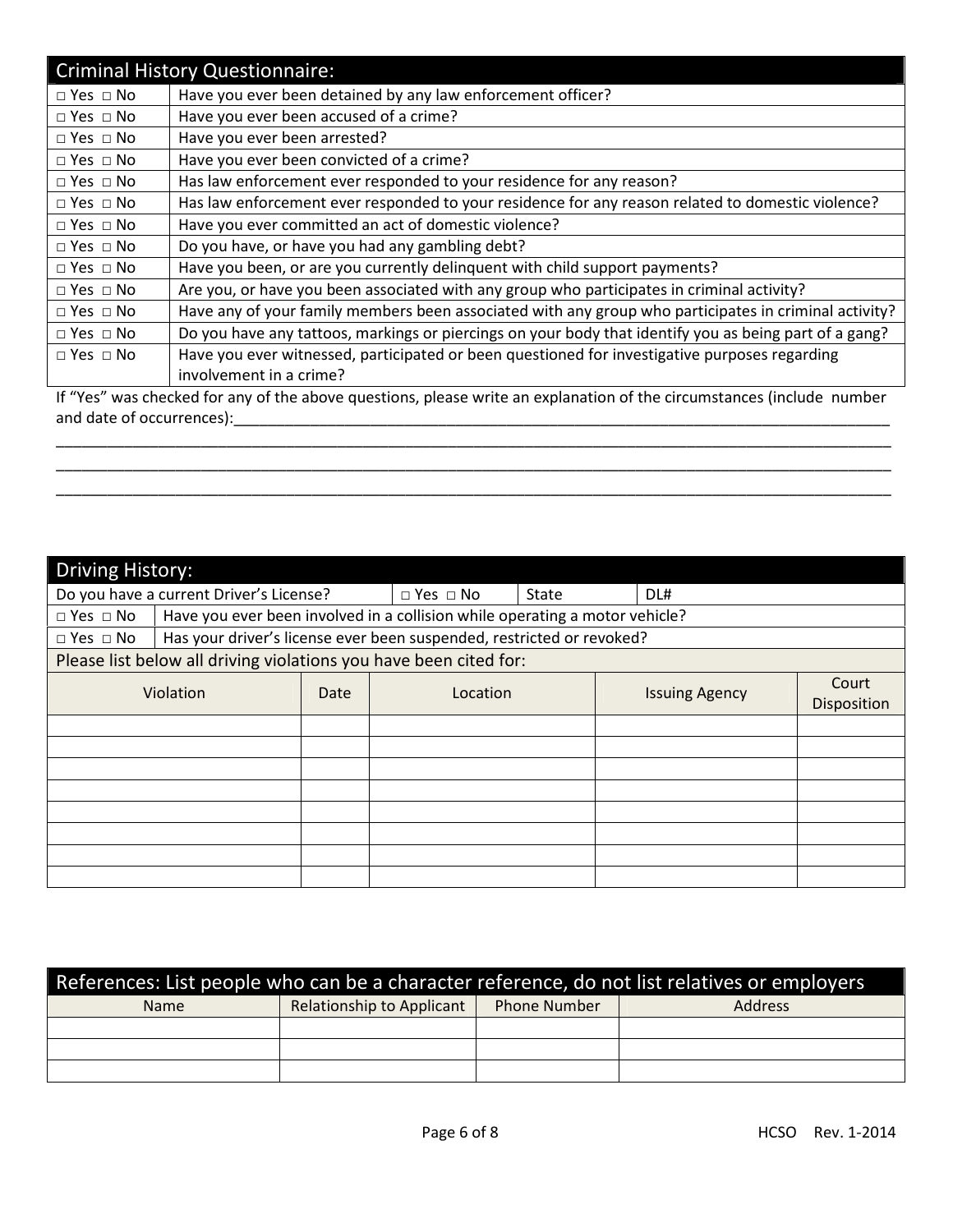Please give any additional information that may be relevant in connection with an investigation into your eligibility or concerning your character, temperance, habits employment, education, criminal record.

\_\_\_\_\_\_\_\_\_\_\_\_\_\_\_\_\_\_\_\_\_\_\_\_\_\_\_\_\_\_\_\_\_\_\_\_\_\_\_\_\_\_\_\_\_\_\_\_\_\_\_\_\_\_\_\_\_\_\_\_\_\_\_\_\_\_\_\_\_\_\_\_\_\_\_\_\_\_\_\_\_\_\_\_\_\_\_\_\_\_\_\_\_\_\_\_\_\_ \_\_\_\_\_\_\_\_\_\_\_\_\_\_\_\_\_\_\_\_\_\_\_\_\_\_\_\_\_\_\_\_\_\_\_\_\_\_\_\_\_\_\_\_\_\_\_\_\_\_\_\_\_\_\_\_\_\_\_\_\_\_\_\_\_\_\_\_\_\_\_\_\_\_\_\_\_\_\_\_\_\_\_\_\_\_\_\_\_\_\_\_\_\_\_\_\_\_ \_\_\_\_\_\_\_\_\_\_\_\_\_\_\_\_\_\_\_\_\_\_\_\_\_\_\_\_\_\_\_\_\_\_\_\_\_\_\_\_\_\_\_\_\_\_\_\_\_\_\_\_\_\_\_\_\_\_\_\_\_\_\_\_\_\_\_\_\_\_\_\_\_\_\_\_\_\_\_\_\_\_\_\_\_\_\_\_\_\_\_\_\_\_\_\_\_\_ \_\_\_\_\_\_\_\_\_\_\_\_\_\_\_\_\_\_\_\_\_\_\_\_\_\_\_\_\_\_\_\_\_\_\_\_\_\_\_\_\_\_\_\_\_\_\_\_\_\_\_\_\_\_\_\_\_\_\_\_\_\_\_\_\_\_\_\_\_\_\_\_\_\_\_\_\_\_\_\_\_\_\_\_\_\_\_\_\_\_\_\_\_\_\_\_\_\_

\_\_\_\_\_\_\_\_\_\_\_\_\_\_\_\_\_\_\_\_\_\_\_\_\_\_\_\_\_\_\_\_\_\_\_\_\_\_\_\_\_\_\_\_\_\_\_\_\_\_\_\_\_\_\_\_\_\_\_\_\_\_\_\_\_\_\_\_\_\_\_\_\_\_\_\_\_\_\_\_\_\_\_\_\_\_\_\_\_\_\_\_\_\_\_\_\_\_

## Statement of Truthfulness:

DO NOT WAIT TO DISCLOSE INFORMATION YOU BELIEVE MAY BE DETRIMENTAL TO YOUR CHANCES OF OBTAINING EMPLOYMENT. INFORMATION THAT APPLICANTS HAVE FAILED TO DISCLOSE IN THE PAST MAY NOT HAVE ELIMINATED THEM HAD THEY ONLY BEEN HONEST DURING THE APPLICATION AND INTERVIEW PROCESS. ALL ANSWERS WILL BE VERIFIED THROUGH VARIOUS RECORD CHECKS AND BACKGROUND INVESTIGATION.

I affirm that the answers on this application are true and complete to the best of my knowledge. I understand if an investigation discloses untruthfulness or misleading answers, any lies, deception, misrepresentation or omission, no matter how slight, may result in my immediate disqualification from consideration.

I have read and understand the above statement.

Applicant Name Printed **Applicant Signature** Applicant Signature Date

| <b>NOTARY</b><br><b>PUBLIC:</b> |                                                         |                            |     |
|---------------------------------|---------------------------------------------------------|----------------------------|-----|
|                                 | Sworn to and subscribed before me on this<br>of<br>, 20 |                            | day |
|                                 |                                                         |                            |     |
|                                 | Notary Public                                           |                            |     |
|                                 | My commission expires on:                               |                            |     |
|                                 | Page 7 of 8                                             | <b>HCSO</b><br>Rev. 1-2014 |     |